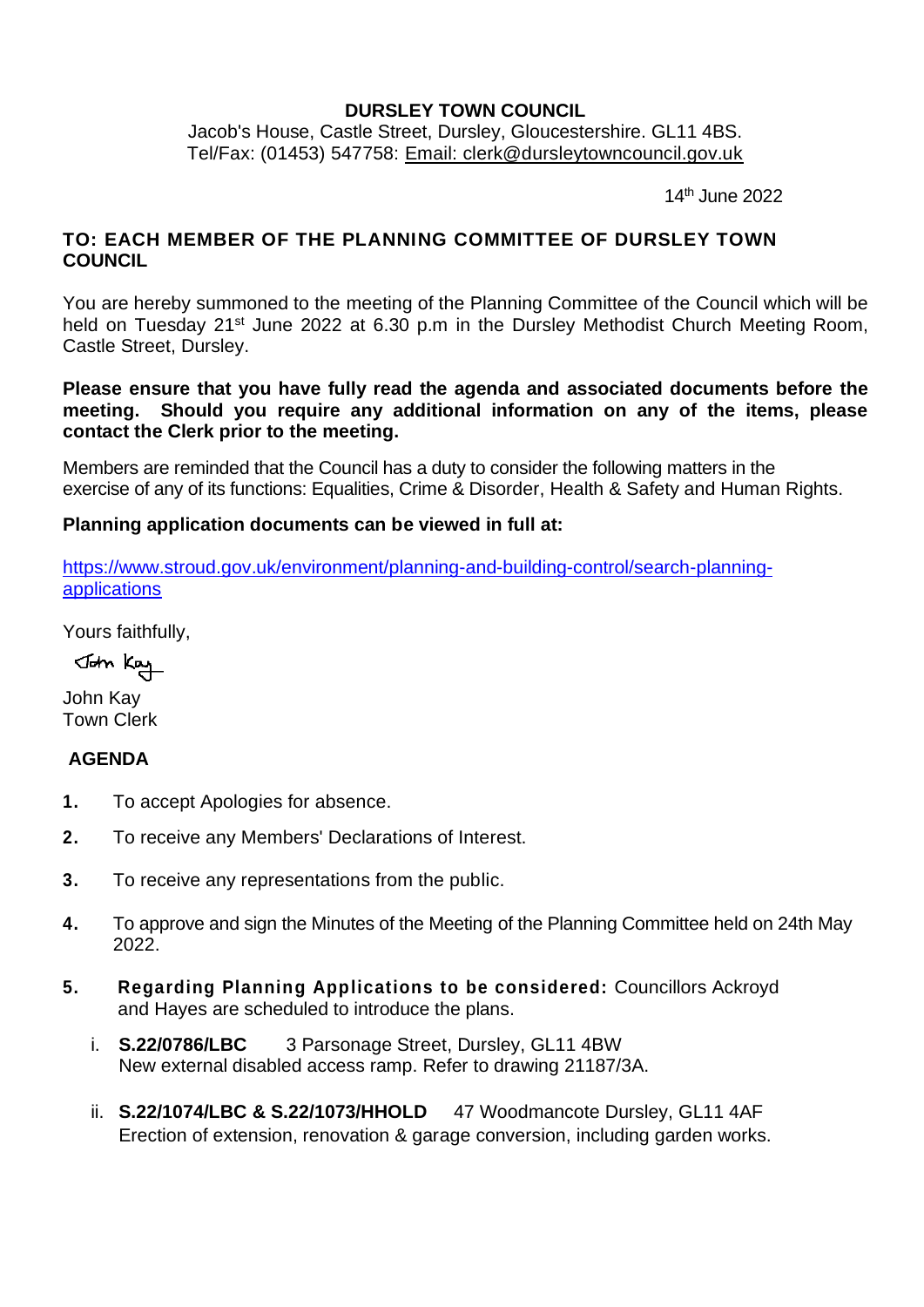- iii. **S.22/1099/HHOLD** 54 Rosebery Road, Dursley, GL11 4PU Erection of two storey side & rear extensions.
- iv. **S.22/1106/FUL** Bowers Court Broadwell, Water Street, Dursley, GL11 4JE Change of use to building 2 (Tashi centre) from office (Egi)/sui generis to residential (C3) and external alterations.
- v. **S.22/0757/FUL** Land At 22 First Avenue, Dursley REVISED PLANS - Erection of new dwelling.
- vi. **S.22/1126/FUL** Littlecombe Zone G1, Lister Road, Dursley. Change of use from commercial to residential.
- vii. **S.22/1196/FUL** Land At 40 Rosebery Road, Dursley Erection of attached dwelling with associated works. (Resubmission of S.22/0353/FUL).
- viii.**S.22/1195/HHOLD** 2 Byron Road Dursley, GL11 4QA Demolition of existing side garage & replace with new garage and bedrooms above.
- ix. **S.21/3028/FUL** Public Open Space North Of Zone E, Lister Road, Dursley REVISED PLANS -Public Open Space on Land to the North of Zone E.

# **6. Consideration of Licensing Applications:**

None at the time of the agenda.

### **7. Regarding Planning Matters in General:**

i. **Notifications (incl. Discharge of conditions/certificates/permitted development):**

**S.22/1178/P3G** 4 Silver Street Dursley, GL11 4ND Conversion of existing first and second floor ancillary class E space to create 1no 4 bedroom flat. No external changes with accessed via the existing rear entrance.

**S.22/1108/CPL** 8 Manor View, Dursley, GL11 4GQ Erection of rear ground floor extension.

### ii. **Notification of Approved Planning Applications:**

**S.22/0921/LBC** 9 Long Street, Dursley, GL11 4HL Addition of accessible toilet on the ground floor. Conversion of existing toilet, storeroom and hallway into an additional office.

**S.22/0521/HHOLD** 38 Shearing Close, Dursley, GL11 5DB Rear single storey extension and conversion of garage to living.